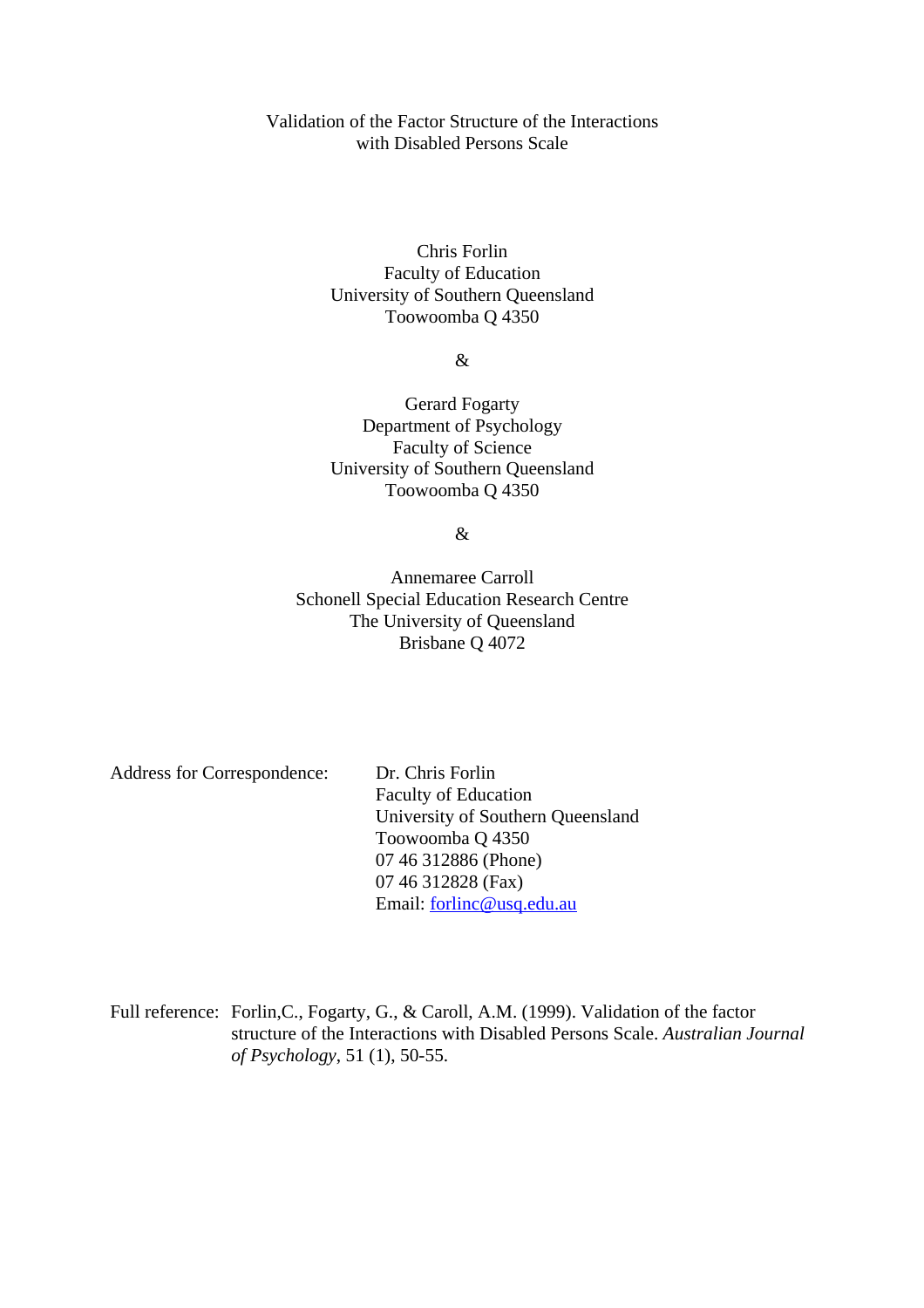#### Abstract

The Interactions with Disabled Person's Scale (IDP; Gething, 1991) is designed to measure attitudes towards people with a disability. Factor analysis of the 20-item scale has identified six relatively stable and correlated factors tapping different aspects of discomfort during contact with people with disabilities (Gething, 1992, 1994). The present study investigated the factor structure of the IDP scale using 2,850 pre-service teachers from six universities in Australia and South Africa. Multigroup confirmatory factor analysis indicated that the sixfactor model fitted the data from both the Australian and South African samples. A two-factor solution reported by MacLean and Gannon (1995) was rejected. Further analysis of subscales formed from these factors showed that scores were weakly related to gender, previous contact with people with disabilities, and length of full-time employment prior to commencing study.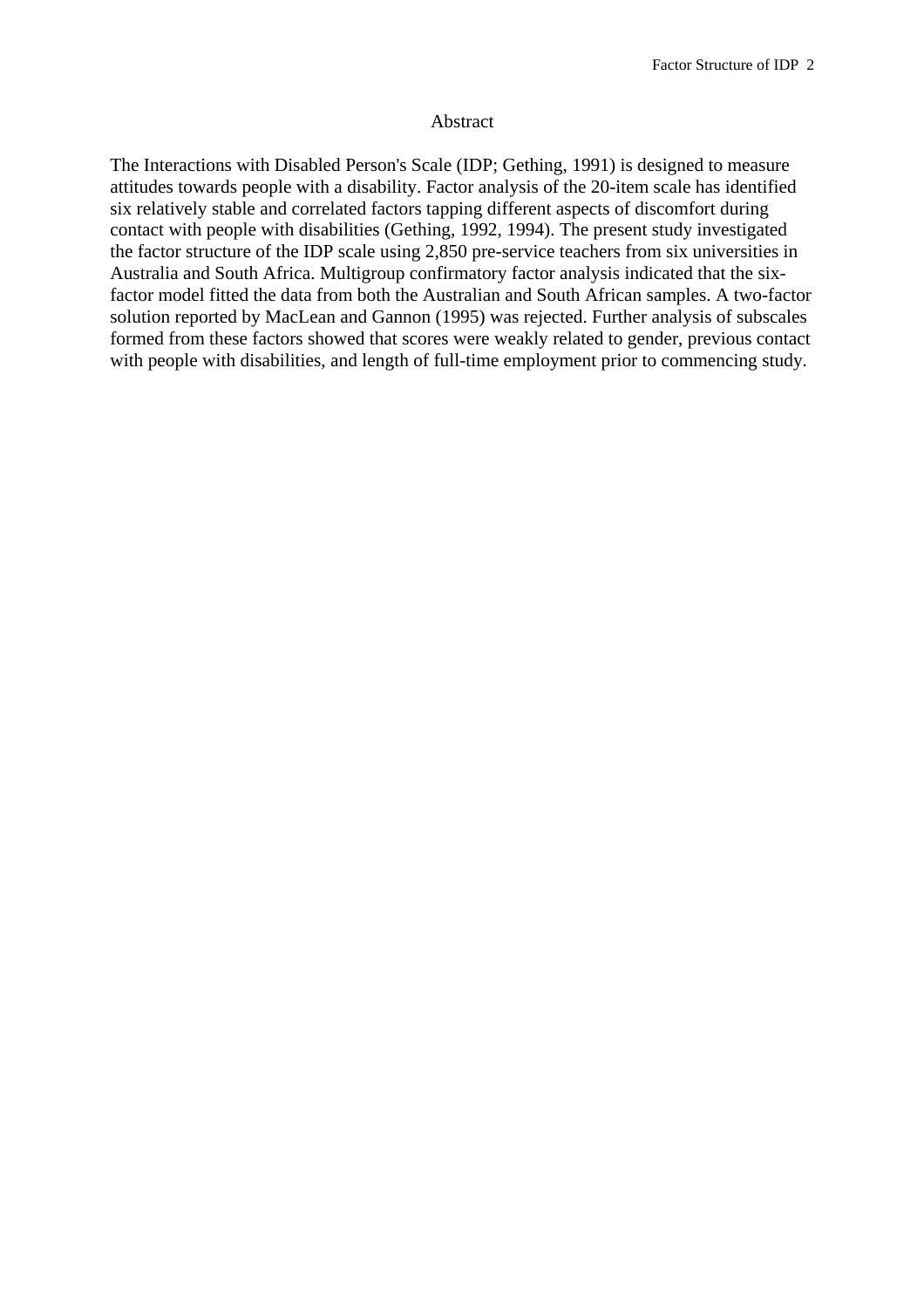Validation of the Factor Structure of the Interactions with Disabled Person's Scale

 There are a limited number of scales assessing attitudes towards people with disabilities that are suitable for use in Australia. Most are normed on American data, such as the Scale of Attitudes Towards Disabled Persons and the Mental Retardation Misconceptions Scale (Antonak, 1982; Antonak & Livney 1988). Both of these scales have been found to be unsuitable for tracking attitudes over an extended period and have poor internal consistency (Beckwith & Matthews, 1994). To fill the void, Gething (1986) developed the Attitudes Towards Disabled Persons Scale (ATDP-O) to measure the attitudes of nondisabled members of the workforce in Australia. Subsequently, the ATDP-O underwent evaluation and refinement and a revised 20-item version of the scale, renamed the Interaction with Disabled Persons Scale (IDP), was released in 1991 (Gething, 1991b). The present study is part of a longitudinal study of change in attitude as a consequence of participation in pre-service teacher training programmes. The study includes samples of pre-service teachers from both Australia and South Africa. This first research report focuses on the validation of the IDP in both countries and examines whether scores on the IDP taken at the outset of the study covary with variables such as age, gender, level of education, years of employment, and amount of contact with people with disabilities. The report begins with a review of previous validation research on the IDP.

 The IDP was both designed and standardised within Australia with populations from different social and cultural backgrounds. A normative data set, consisting of representatives from all major occupational categories in the classifications published by the Australian Bureau of Statistics in 1988 (Gething, 1992), was derived from 4,180 people between 1988 and 1990 (Gething, 1991a). Test-retest reliabilities have been found to compare favourably with existing instruments (Gething & Wheeler, 1992) and construct validity has been established through exploratory factor analyses of 12 datasets (Gething, 1994). Following these analyses, Gething concluded that "the twenty items of the IDP Scale divided into relatively consistent groups of six factors" (p.28). The first factor, Discomfort in Social Interactions, contained six items (Questions 9, 11, 12, 16, 17, and 18) relating to a person's behaviour and reaction on meeting someone with a disability (e.g., Q9: I feel uncomfortable and find it hard to relax). The second largest factor, named Coping/Succumbing Framework, contained four items (Questions 1, 2, 3, and 13) relating to the view that a person was likely to take towards a person with a disability (e.g., Q3: I feel frustrated because I don't know how to help). Factor 3, labeled Perceived Level of Information, was measured by five items (Questions 3, 6, 9, 10, and 12) relating to information about disability (e.g., Q6: I feel ignorant about disabled people). Factor 4 contained two items (Questions 7 and 20), both pertaining to a person's Vulnerability. The remaining two factors were defined by two items each and accounted for 5.2% (Questions 14 and 15) and 5.0% (Questions 4 and 5) of the variance, respectively. This six-factor solution omitted items 8 and 19, which had low communality estimates and failed to load on any factor.

MacLean and Gannon (1995), in an exploratory factor analysis of data obtained from 343 students, preferred a solution that required 10 of the 20 IDP items and encompassed just the first two of Gething's (1994) factors, which they relabelled Discomfort and Sympathy. The two factors were orthogonal and different levels of discomfort and sympathy were reported according to gender, age, and experience in dealing with people who have a disability.

 Other research has supported the validity of the IDP by showing that scores on the instrument relate in a meaningful way to external criteria. Results consistently show that prior contact with people with disabilities is associated with lower scores on the IDP (Gething, 1991; Gething, 1991a). Level of contact has, therefore, emerged as a positive and significant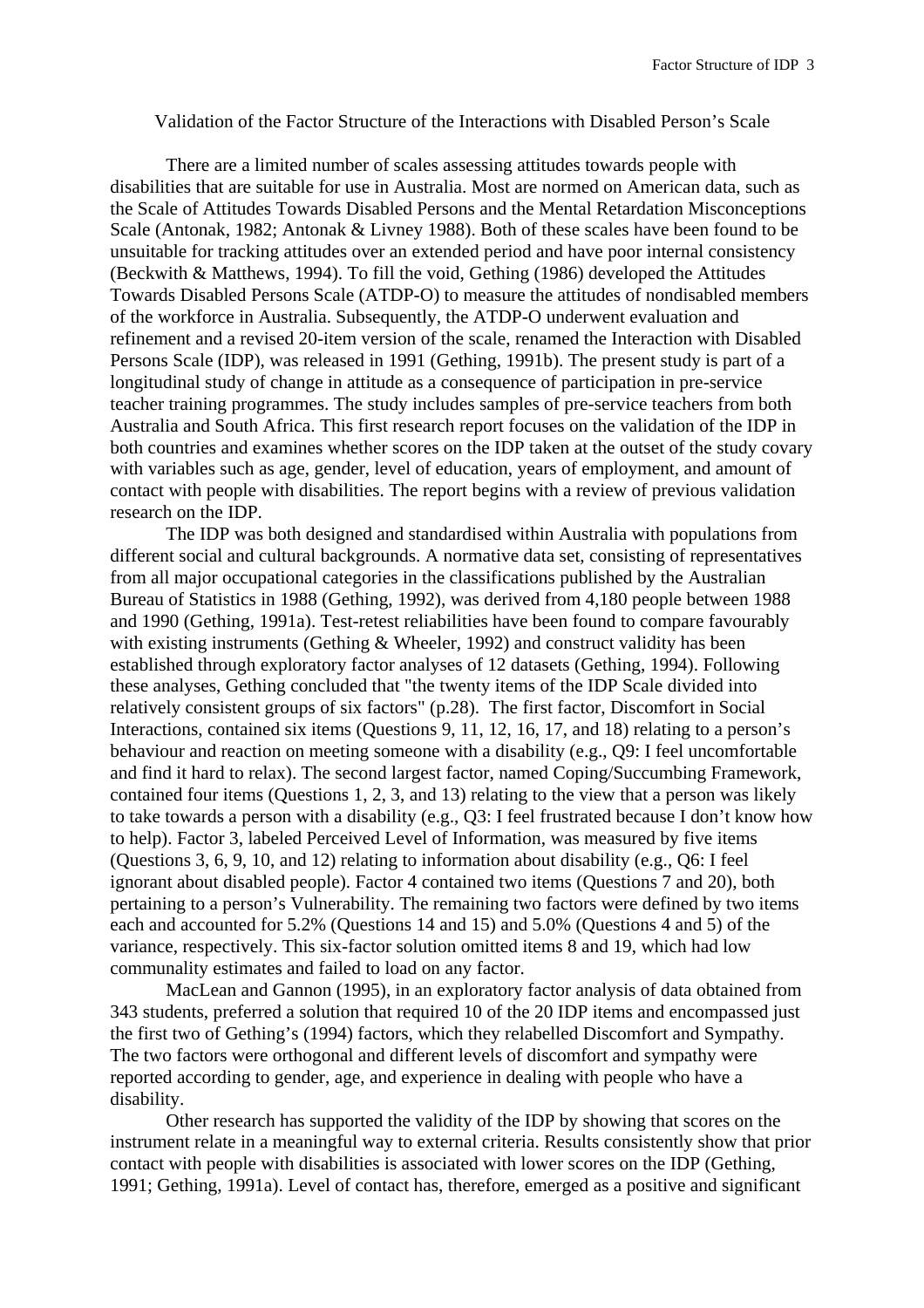factor in determining attitudes towards people with disabilities. In addition, professionals who receive training about people with disabilities show significant attitude change over time (Gething, 1994). Education students at the University of Sydney, for example, demonstrated decreasing levels of discomfort over a three year period of pre-service study (Gething, 1992). Similar findings were reported by Beckwith and Matthews (1994) between first- and lateryear undergraduate students.

 Amount of contact is not the only variable that has been shown to relate to IDP scores. Gething (1991a) found significant differences for a) age, with younger people recording more negative attitudes; b) level of education, with those having lower levels of education in the normative sample showing greater discomfort in their interactions with people with a disability; and c) occupational groupings, with managers showing more discomfort than professionals. Trainee professionals have indicated less discomfort than tertiary students (Beckwith & Matthews, 1994). Gender differences were reported by MacLean and Gannon (1995) with male undergraduate students displaying more discomfort in their interactions with people with disabilities. These same authors reported that female undergraduates have more positive attitudes towards people with disabilities. In the normative data, nurse practitioners  $(N=183)$  had significantly more positive attitudes towards people with disabilities (Gething, 1992). Faculty of Education academic staff have also been found to exhibit more positive attitudes towards people with a disability than staff in other faculties within a university (McLennan & Rapley, 1997).

 To summarise, the IDP scale has proved useful for measuring level of discomfort when interacting with people with disabilities. From a psychometric viewpoint, exploratory factor analyses conducted to date suggests that the IDP can be used to measure either two (MacLean & Gannon, 1995) or six factors (Gething, 1994). An interesting feature of the previous structural validation research, however, has been the necessity to drop up to three items from the 20-item scale because of low communality estimates (e.g., Gething, 1994; MacLean & Gannon, 1995). Items 8 (I try to act normally and ignore the disability) and 19 (I feel better with disabled people after I have discussed their disability with them) consistently fail to load on any factor, even in a six-factor solution.

Such a situation suggests that further research is still required on the structure of the IDP to determine the number of factors measured by the scale and also the subscale formation. Information about the subscales is important in a training context where it is possible to target specific aspects of the way people react to people with disabilities. Given evidence that training can improve overall scores on the IDP, there is no doubt that certain professions will also wish to direct training effort towards particular areas tapped by the IDP, if these can be identified and operationally defined through subscales.

 The principal aim of the current study was to conduct a structural analysis of the IDP in a large sample of Australian university pre-service teachers. Confirmatory factor analysis was used to test two models that have been proposed in the literature: the six-factor model described in the review article by Gething (1994) and the two-factor model proposed by MacLean and Gannon (1995). A secondary aim was to test the validity of this structure for a sample of South African pre-service teachers. Gething (1994) reported that data was being collected in other countries but no structural analyses have yet been conducted. It was important to establish at the outset of this longitudinal study that the IDP was also suitable for use in a South African setting. Multi-sample confirmatory factor analysis was used here. A third aim was to test for relations between subscale scores and variables such as age, gender, employment experience, level of education, and amount of previous contact with people with disabilities.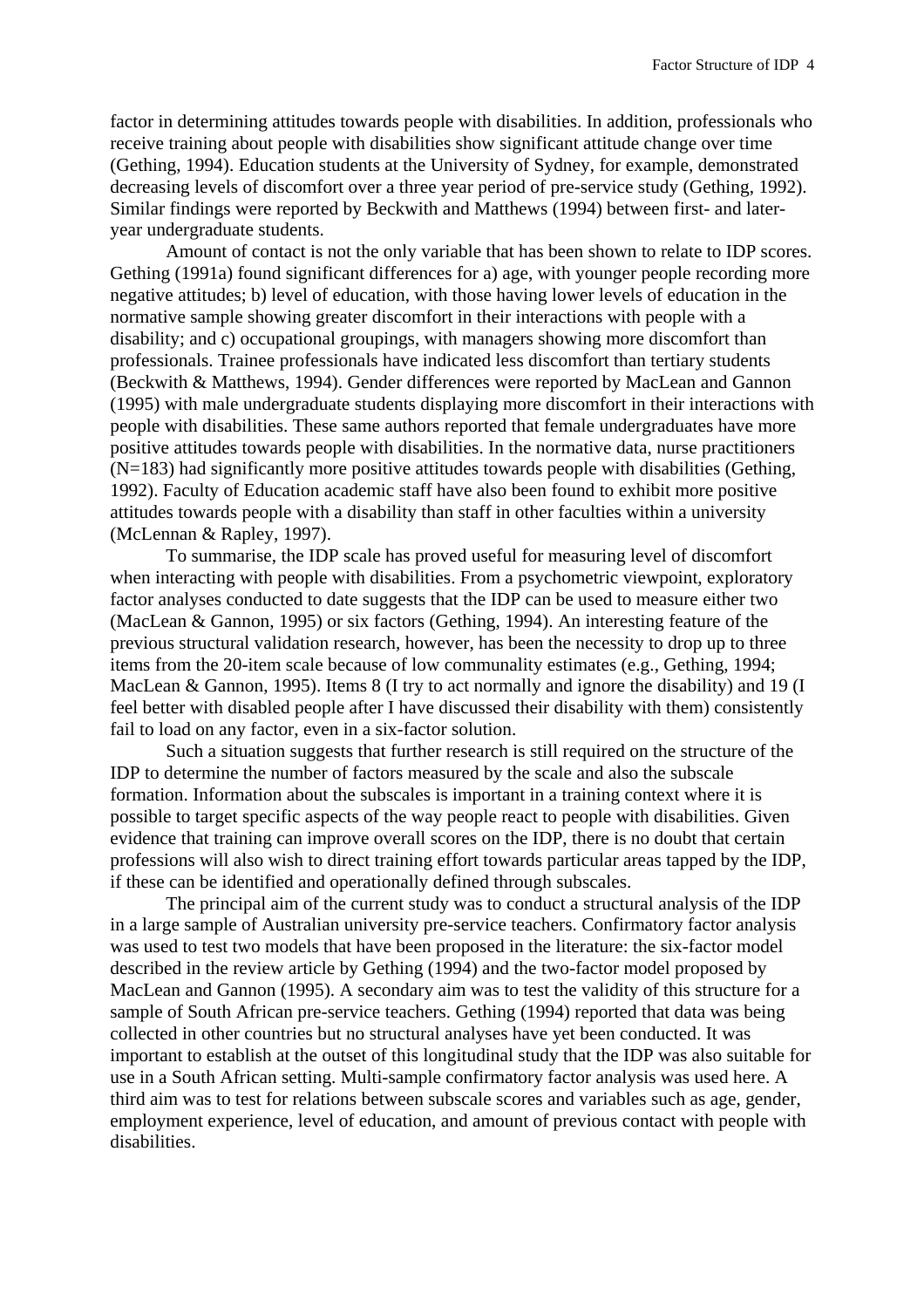#### Method

# Participants

 The respondents were all students in the Faculty of Education at one of six universities: three universities were in Queensland, Australia ( $N = 2,375$ ), the other three were in the Western Cape of South Africa ( $N = 475$ ). Of the total cohort, 79% were female, 84% had English as their first language, 90% were under the age of 30, and only 2% had undertaken any study specifically on people with disabilities.

# Measures

 The current version of the IDP (Gething 1991b) consists of 20 items and employs a six-point Likert format with no neutral point. Respondents were asked to indicate the extent to which they agreed with the 20 statements by choosing one of the Likert options, using the numbers 1 through 6. In general, a high score on an item meant that the respondent experienced considerable discomfort when dealing with people with disabilities. A small number of items (q10, q14, q15) were reverse-scored.

Other personal details were obtained including age, gender  $(1 = male, 2 = female)$ , whether or not English was the first language  $(1 = yes, 2 = no)$ , the amount of contact the respondent had with people with disabilities (1 = daily, 2 = weekly, 3 = monthly, 4 = quarterly,  $5 =$  less frequently than quarterly), highest level of formal education attained prior to attempting the course (1 = year 12, 2 = diploma, 3 = first degree, 4 = postgraduate), current year of tertiary study (1 through 4), and the number of years of full-time employment prior to commencing the present course.

### Procedure

 A Personal Details questionnaire and the IDP were administered to all participants in a classroom setting. Total administration time was less than 20 minutes.

### Results

 The main aim of the research was to test the structure of the IDP in an Australian sample. In the first stage of data analysis, therefore, the AMOS (Arbuckle, 1997) structural modelling package was used to test Gething's (1994) six-factor model on the combined dataset from the Australian universities ( $N = 2375$ ). The particular model tested was the one obtained by Gething on the combined samples  $(N = 5468)$  collected during the period 1988-1990 (Gething, 1994, p.29). The model stipulated that items 9, 11, 12, 16, 17, and 18 defined a Discomfort factor; items 1, 2, 3, and 13 a Coping/Succumbing factor; items 3, 6, 9, 10, & 12 an Information factor; items 7 and 20 a Vulnerability factor; items 14 and 15 a Coping factor; and items 4 and 5 a second Vulnerability factor. Note that items 3, 9, and 12 each loaded on two factors, as they did in Gething's model. All factors were linked by covariance pathways. Other than the specification of these pathways, the model was unconstrained. The parameter estimates obtained from maximum likelihood procedures are shown in Table 1.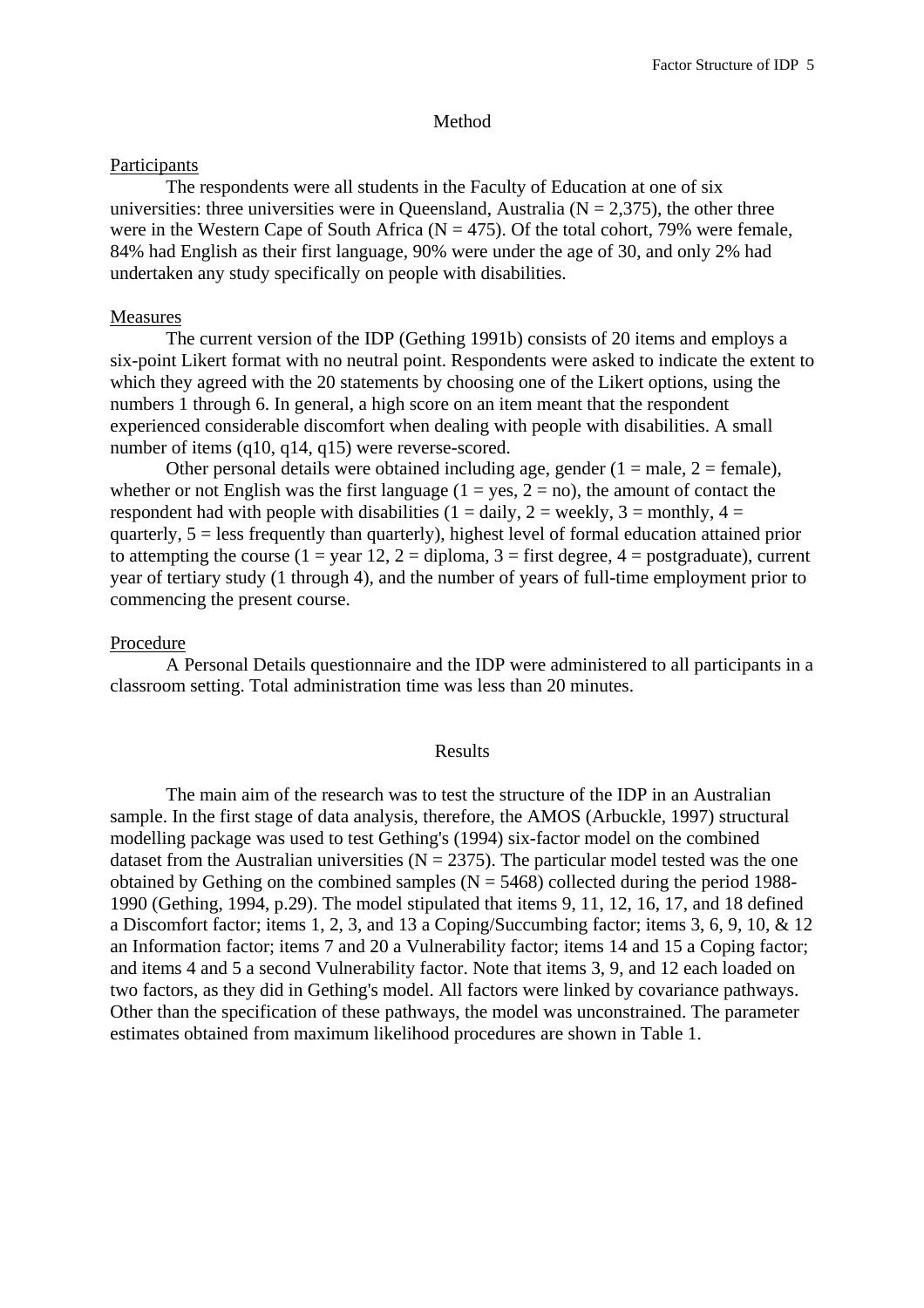#### Table 1

| Factor Loadings and Factor Intercorrelations for Gething's (1994) Six-Factor Solution, Australian Sample (N = |  |  |
|---------------------------------------------------------------------------------------------------------------|--|--|
|                                                                                                               |  |  |

| Items                       | Factors    |            |             |               |        |               |  |
|-----------------------------|------------|------------|-------------|---------------|--------|---------------|--|
|                             | Discomfort | Coping/    | Information | Vulnerability | Coping | Vulnerability |  |
|                             |            | Succumbing |             | (Direct)      |        | (Indirect)    |  |
| 9                           | .42        |            | $-.44$      |               |        |               |  |
| $11\,$                      | .63        |            |             |               |        |               |  |
| 12                          | .38        |            | $-.44$      |               |        |               |  |
| 16                          | .47        |            |             |               |        |               |  |
| 17                          | .77        |            |             |               |        |               |  |
| 18                          | .77        |            |             |               |        |               |  |
| $\mathbf{1}$                |            | .52        |             |               |        |               |  |
| $\overline{2}$              |            | .59        |             |               |        |               |  |
| 13                          |            | .51        |             |               |        |               |  |
| $\ensuremath{\mathfrak{Z}}$ |            | .43        | $-.44$      |               |        |               |  |
| 6                           |            |            | $-.56$      |               |        |               |  |
| 10                          |            |            | .15         |               |        |               |  |
| $\tau$                      |            |            |             | .51           |        |               |  |
| 20                          |            |            |             | .69           |        |               |  |
| 14                          |            |            |             |               | .34    |               |  |
| 15                          |            |            |             |               | .71    |               |  |
| $\overline{4}$              |            |            |             |               |        | .63           |  |
| 5                           |            |            |             |               |        | .71           |  |
|                             | 1.00       |            |             |               |        |               |  |
|                             | $-.12$     | 1.00       |             |               |        |               |  |
|                             | $-.56$     | $-.17$     | 1.00        |               |        |               |  |
|                             | .55        | .23        | $-.46$      | 1.00          |        |               |  |
|                             | $-.50$     | .44        | .31         | $-.36$        | 1.00   |               |  |
|                             | .17        | .60        | $-.36$      | .53           | .13    | 1.00          |  |

2375).

Note. All coefficients significant ( $P < .05$ ) except the path for item 10 (.15)

 Because of the large sample size, the Chi Square test was not considered an appropriate measure of fit (Hu & Bentler, 1995). Instead, the adjusted goodness of fit index (AGFI: Joreskog & Sorbom, 1984), the Tucker-Lewis Index (TLI: Tucker & Lewis, 1973), and the Root Mean Square Error of Approximation (RMSEA) were used. The AGFI and the TLI vary along a 0-1 continuum in which values greater than .9 are taken to reflect an acceptable fit (McDonald & Marsh, 1990). For the RMSEA, values below .05 indicate a close fit with values up to .08 still acceptable (Browne & Cudeck, 1993). For the model shown in Table 1, the AGFI was .92, the TLI was .85, and the RMSEA an acceptable .06. Thus, the model provided a reasonable fit to the data.

 MacLean and Gannon (1995) proposed a competing model based on just 10 of the IDP items and measuring Gething's first factor (Discomfort) plus a factor that represented a combination of the remaining factors that they labelled Sympathy. Accordingly, a second model was tested on the Australian data that described items 9, 11, 12, 17, and 18 as defining a Discomfort factor and items 1, 2, 3, 5, and 13 defining an orthogonal Sympathy factor. Results from the AMOS analysis suggested that the model does not fit the data . The AGFI was .88, TLI was .81, and RMSEA an unacceptable .10. These indices were all outside acceptable levels and provided no justification for favouring a model that used just a subset of the IDP items. Accordingly, the MacLean and Gannon model was not considered further.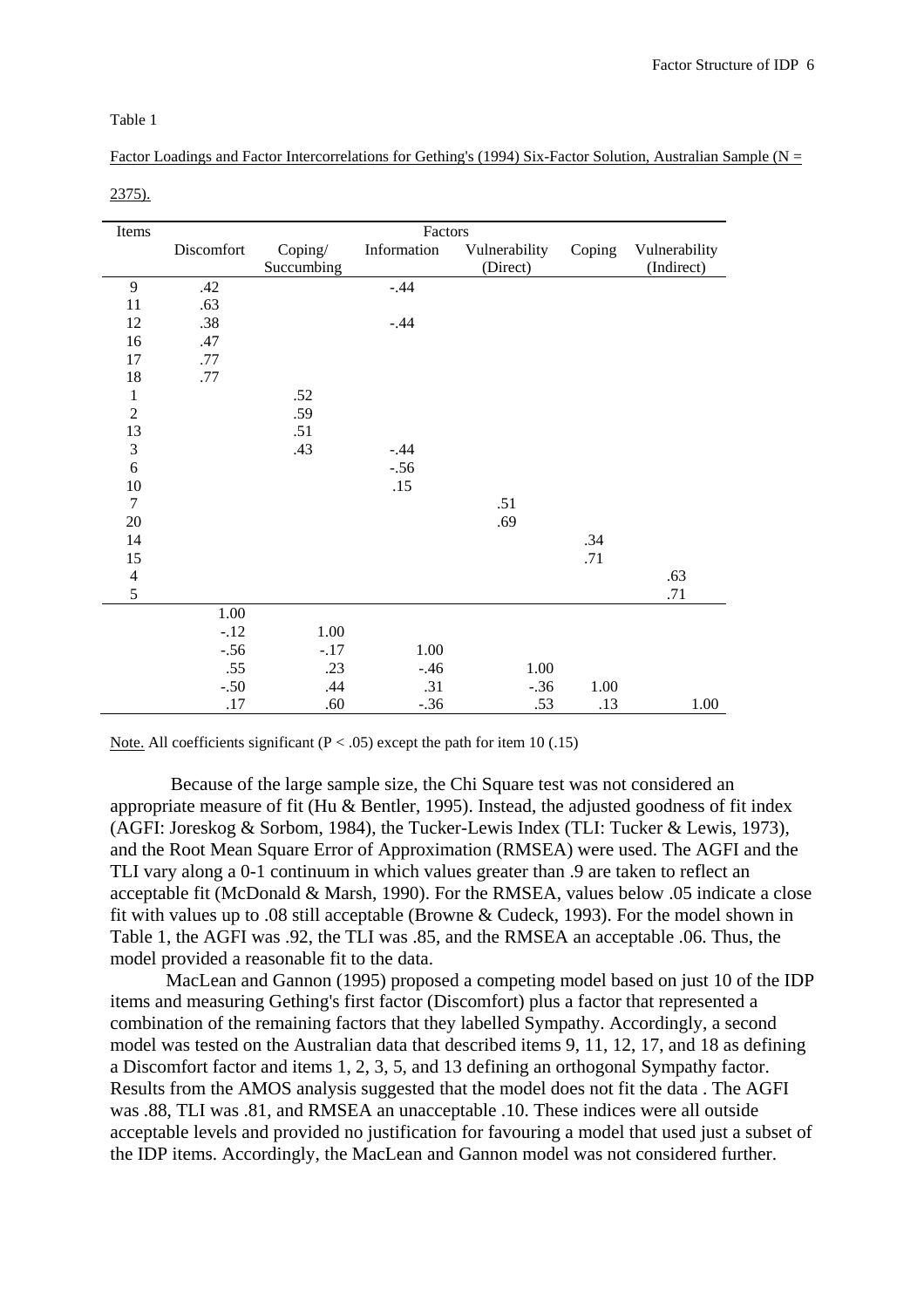The second research aim was to test the preferred Gething six-factor model on data obtained from trainee teachers in South Africa ( $N = 475$ ). Multiple sample comparison procedures in AMOS were used to do this. The test here was whether the common factor analysis model already tested with the Australian sample also fitted the data from the South African sample. In the first instance, an identical structural model was fitted with path values free to vary between the samples. The goodness of fit tests were mostly acceptable. The AGFI was .91, TLI was .85, and the RMSEA value was .04. These findings suggest that Gething's (1994) six-factor model is also valid in a South African context.

### Improving the Model

Although the fit indices for the Australian sample were acceptable and the multiple sample factor analysis indicated that the same model could be applied to the South African data, inspection of the parameter estimates for both groups suggested that some improvements could be made. Table 1 shows that for the Australian sample, items 9 and 12 had slightly higher loadings on Information than on Discomfort. For the South African sample, however, items 9 and 12 did not load at all on Discomfort. Item 10 had a nonsignificant loading on Information in both samples. Accordingly, a revised model was derived that omitted item 10 altogether and described items 9 and 12 as indicator variables for just the Information factor, rather than for both the Discomfort and Information factors (Gething, 1994).

Multisample factor analysis from AMOS was used to fit this model to both the Australian and South African samples. Parameter values were allowed to vary between the populations. Fit statistics indicated that the model fitted both groups with an AGFI index of .92, TLI of .87, and RMSEA of .04. The resulting parameter estimates for both groups are shown in Table 2. The Australian estimates are similar to those shown in Table 1 and are included in brackets in Table 2. It can be seen that the factor loadings are very similar for the two groups. A stricter test was therefore applied whereby the factor loadings were also constrained to be equal across the samples. Although the fit statistics were still satisfactory for this model, the difference in Chi square values for the two models indicated that the model with the unconstrained loadings provided the better fit.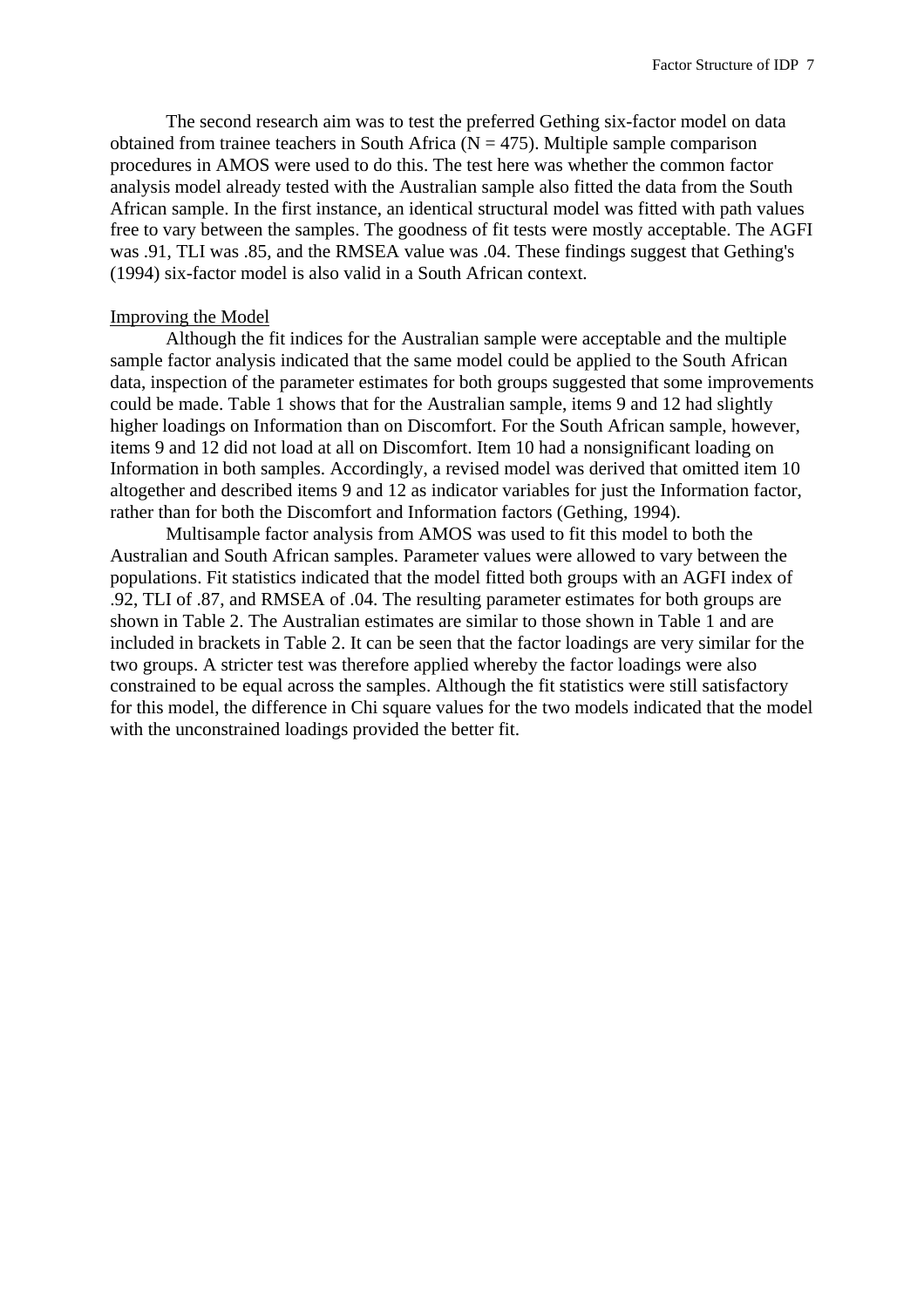| e i |  |
|-----|--|
|     |  |

| Items          | Factors      |          |              |             |          |               |  |
|----------------|--------------|----------|--------------|-------------|----------|---------------|--|
|                | Discomfort   | Sympathy | Uncertainty  | Fear        | Coping   | Vulnerability |  |
| 11             | .48(.63)     |          |              |             |          |               |  |
| 16             | .47(.47)     |          |              |             |          |               |  |
| 17             | .80(.77)     |          |              |             |          |               |  |
| 18             | .77(.77)     |          |              |             |          |               |  |
| $\mathbf{1}$   |              | .39(.52) |              |             |          |               |  |
| $\overline{2}$ |              | .48(.58) |              |             |          |               |  |
| 13             |              | .51(.52) |              |             |          |               |  |
| 3              |              | .38(.49) | .30(.36)     |             |          |               |  |
| 6              |              |          | .42(.46)     |             |          |               |  |
| 9              |              |          | .69(.78)     |             |          |               |  |
| 12             |              |          | .61(.74)     |             |          |               |  |
| $\overline{7}$ |              |          |              | .49(.51)    |          |               |  |
| 20             |              |          |              | .49(.69)    |          |               |  |
| 14             |              |          |              |             | .46(.34) |               |  |
| 15             |              |          |              |             | .55(.71) |               |  |
| $\overline{4}$ |              |          |              |             |          | .52(.63)      |  |
| 5              |              |          |              |             |          | .51(.71)      |  |
|                | 1.00         |          |              |             |          |               |  |
|                | $.04(-.15)$  | 1.00     |              |             |          |               |  |
|                | .69(.82)     | .28(.08) | 1.00         |             |          |               |  |
|                | .35(.55)     | .40(.23) | .68(.55)     | 1.00        |          |               |  |
|                | $-.07(-.50)$ | .32(.44) | $-.06(-.42)$ | $.27(-.36)$ | 1.00     |               |  |
|                | .30(.17)     | .55(.60) | .44(.31)     | .80(.53)    | .08(.13) | 1.00          |  |

Factor Loadings and Factor Intercorrelations for Revised Six-Factor Solution, Both Samples.

Note. Parameter estimates for Australian sample shown in brackets. All coefficients significant ( $P < .05$ ) except those underlined.

Comparing the model proposed by Gething (1994) and the modified version reported above, we favour the latter for a number of reasons. Firstly, on a purely statistical level, using the conventional test of differences in Chi square values it provides a better fit for both the Australian and South African samples when tested individually. Furthermore, the modified model shows items 9 and 12 as loading on a single factor rather than two factors, leaving only item 3 with the undesirable characteristic of sharing its variance across two factors. Removing items 9 and 12 from the Discomfort factor leaves just four items: (11) I can't help staring at them; (16) I feel overwhelmed with discomfort about my lack of disability; (17) I am afraid to look the person straight in the face; and (18) I tend to make contacts only brief and finish them as quickly as possible. This factor is easily identified as Gething's Discomfort in Social Interactions dimension. Gething's second factor is not altered in the modified model but we have followed MacLean and Gannon's (1995) lead in labelling it Sympathy. The factor shares four of the five items that define Sympathy in MacLean and Gannon's model. The third factor is now defined by four items rather than five: (3) I feel frustrated because I don't know how to help; (6) I feel ignorant about disabled people; (9) I feel uncomfortable and find it hard to relax; (12) I am unsure because I don't know how to behave. Together, these items tap what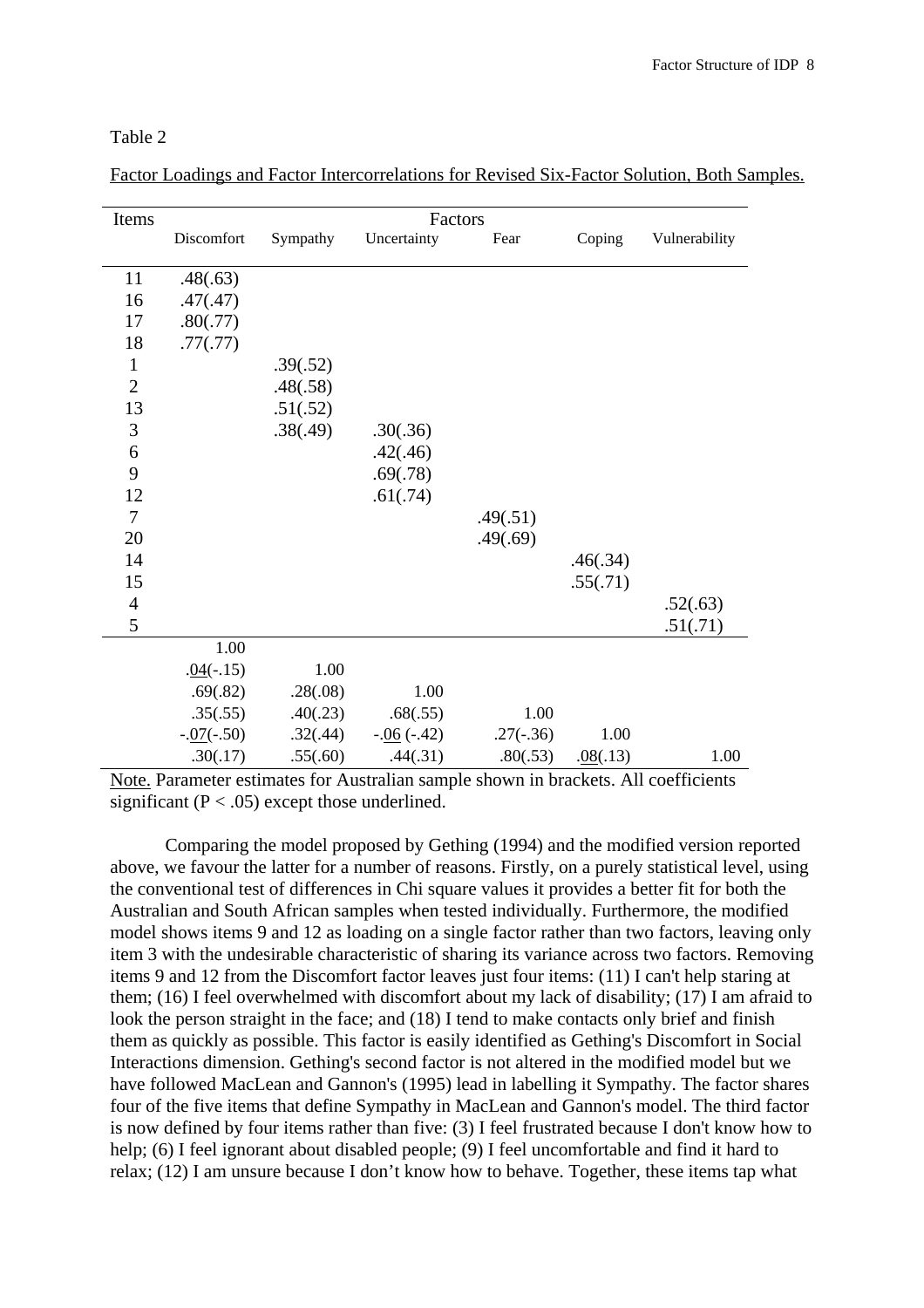Gething has labelled Perceived Level of Information but which we have labelled Uncertainty. Factors four, five, and six are unchanged but we have altered the name of the fourth factor from Vulnerability to Fear to distinguish it from the sixth factor, which Gething also labelled Vulnerability.

 The final research aim concerned the investigation of relations previously noted by Gething (1991a) and MacLean and Gannon (1995) between IDP subscale scores and external variables. The variables involved were age, gender, level of prior education, year of study, amount of contact with people with disabilities, and years of full-time employment prior to commencing present degree. With the exception of gender, all of these variables involved at least ordinal level of measurement, so Pearson's product moment correlations were used to analyse the relations. Given the equivalence of factor structures across the Australian and South African samples, the full data set was used for this purpose.

Descriptive statistics for the six factors and their correlations with external variables are shown in Table 3. It can be seen that the internal consistency reliability estimates for the subscales are mostly in the moderate to low range. The reliability is particularly weak for Coping, one of the lesser factors that was more or less ignored by Gething (1994). Based on average responses to the six-point Likert items, the means for the subscales indicate that when interacting with people with disabilities this combined sample of Education students a) does not feel particularly uncomfortable, b) has a high level of sympathy, c) is moderately uncertain, d) is fearful of being disabled, e) copes with the interaction (although this subscale is unreliable), f) feels vulnerable.

# Table 3

| Variable         |      | Descriptives |          | <b>Correlations with External Variables</b> |        |        |        |                                     |
|------------------|------|--------------|----------|---------------------------------------------|--------|--------|--------|-------------------------------------|
|                  | M    | <b>SD</b>    | $\alpha$ | Age                                         |        |        |        | Gender Education Contact Employment |
| 1. Discomfort    | 2.49 | 1.03         | .75      | $-.05$                                      | .05    | $-.03$ | .15    | $-.10$                              |
| 2. Sympathy      | 5.13 | .66          | .57      | $-.05$                                      | $-.24$ | $-.01$ | .02    | $-.10$                              |
| 3. Uncertainty   | 3.65 | .97          | .67      | $-.03$                                      | $-.06$ | .05    | .26    | $-.06$                              |
| 4. Fear          | 4.38 | 1.24         | .47      | $-.05$                                      | .00.   | $-.03$ | .15    | $-.02$                              |
| 5. Coping        | 4.45 | .99          | .39      | .05                                         | $-.12$ | .02    | $-.09$ | .09                                 |
| 6. Vulnerability | 4.37 | 1.08         | .58      | .08                                         | $-.07$ | .07    | .00    | .02                                 |

Descriptive Statistics for Six-Subscales and Correlations With External Variables

Regarding correlations with external variables, with such a large sample size even very small correlations (> .038) were significant, so we have concentrated on the magnitude of the coefficients themselves as indicators of effect size (see Tatsuoka, 1993). The first independent variable, age, had very low correlations with all six subscales, the highest being .08 with Vulnerability. Gender was related to the Sympathy subscale, where the correlation was -.24, with females likely to feel more sympathy for people with disabilities. The next variable, level of education completed, did not have any correlations above .07. Contact, a variable measuring the amount of contact the respondent had experienced with people with disabilities where a high score indicated very little contact, was correlated with Discomfort (.15), Uncertainty (.26), and Vulnerability (.15). Thus, students who had more contact with people with disabilities felt less discomfort and uncertainty, and felt less vulnerable. Finally, a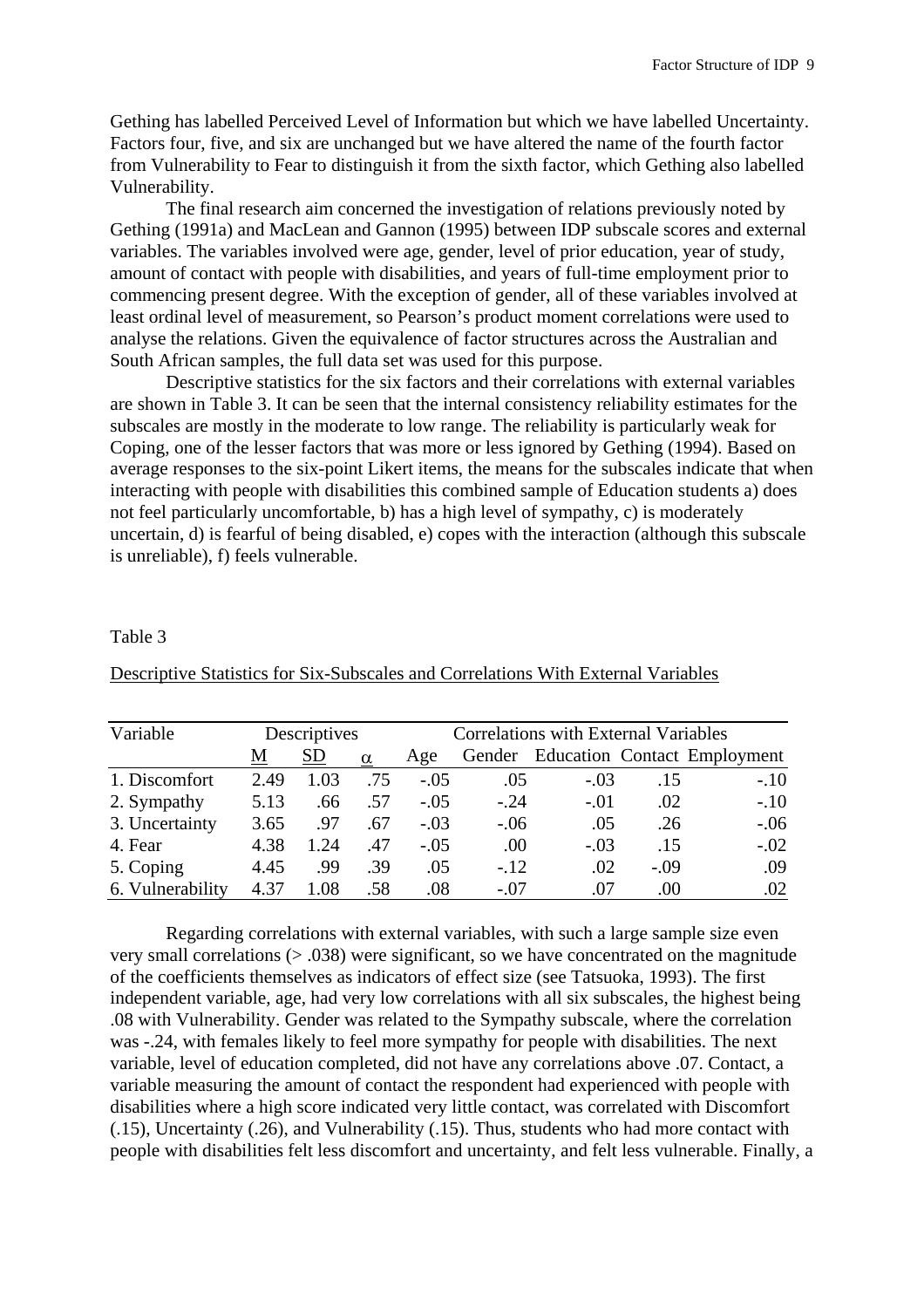variable measuring the length of time a person had spent in full-time employment (Employment) showed weak associations with Discomfort (-.10) and Sympathy (-.10).

### Discussion

 Confirmatory factor analysis suggested that a six-factor solution provided the best representation of the structure of the IDP, thus supporting the findings of Gething (1994) and colleagues (Gething & Wheeler, 1992). Confirmatory factor analysis also extended the validity of this model to a sample of South African pre-service teachers. An alternative twofactor model based on a subset of 10 items proposed by MacLean and Gannon (1995) did not fit our Australian data and was discarded. Unreported exploratory factor analyses suggested that the items of the IDP could be combined in other ways to form four subscales. These solutions involved deleting up to six items and did not result in the identification of new factors, just the combination of minor factors in Gething's (1994) solution. Furthermore, when subjected to confirmatory factor analysis, the fit indices for these solutions were inferior to those reported in this study for Gething's pattern.

As has happened in virtually all studies involving the IDP, some items were dropped. Items 8 and 19 were not included in our model testing because they did not form part of the models proposed by either Gething (1994) or MacLean and Gannon (1995). Item 8 (I try to act normally and ignore the disability) does not appear to be deficient in an obvious way but it is not hard to see why item 19 consistently shows low communality. The wording of this question (I feel better with disabled people after I have discussed their disability with them) would be difficult to answer for anyone who has not broached the subject of disabilities when conversing with a disabled person. Item 10 (I am aware of the problems which disabled people face), which was dropped in the present study and also dropped by MacLean and Gannon, is the only positively-worded item in the subscale it is intended to define. Item 15 (After frequent contact, I find I just notice the person not the disability) is also problematic. It is part of a subscale (Coping) that has very poor reliability and, again, one can see why when looking at the wording of the item. The external variable measuring frequency of contact with people with disabilities indicated that on average the frequency for this sample was less than once per month, so it is difficult to see how respondents can answer a question that assumes they have frequent contact.

The performance of these items may change, however, over the course of this longitudinal study. Gething (1993) stressed the need to monitor the quality of interactions with people with disabilities and advocated the importance of promoting disability awareness training as part of pre-service training. Consequently, pre-service teachers at each university are being encouraged to interact more with people with disabilities and are being trained in disability . Levels of discomfort as measured on the six factor scale will then be used to ascertain any changes in attitudes across the four years of study. For this reason, the full scale will be retained for the duration of the present study. Using the full scale, or close to the full scale, there is no compelling reason to deviate from the structure favoured by Gething. Oneoff studies (e.g., MacLean & Gannon, 1995) may report different structures but they are based on a smaller item set which does not include the problematic ones listed above. The present study represents the first confirmatory factor analysis of the IDP and adds to the weight of studies favouring a broad span of underlying dimensions for the full IDP scale.

 The final aim of the study concerned the relationship between subscale scores and age, experience with people with disabilities, education, and employment. Our own findings provide some support for previous studies that have reported relationships between these variables but we point out that the relationships are rather weak. Our data show that the highest correlation coefficient obtained in the present study was .26, representing the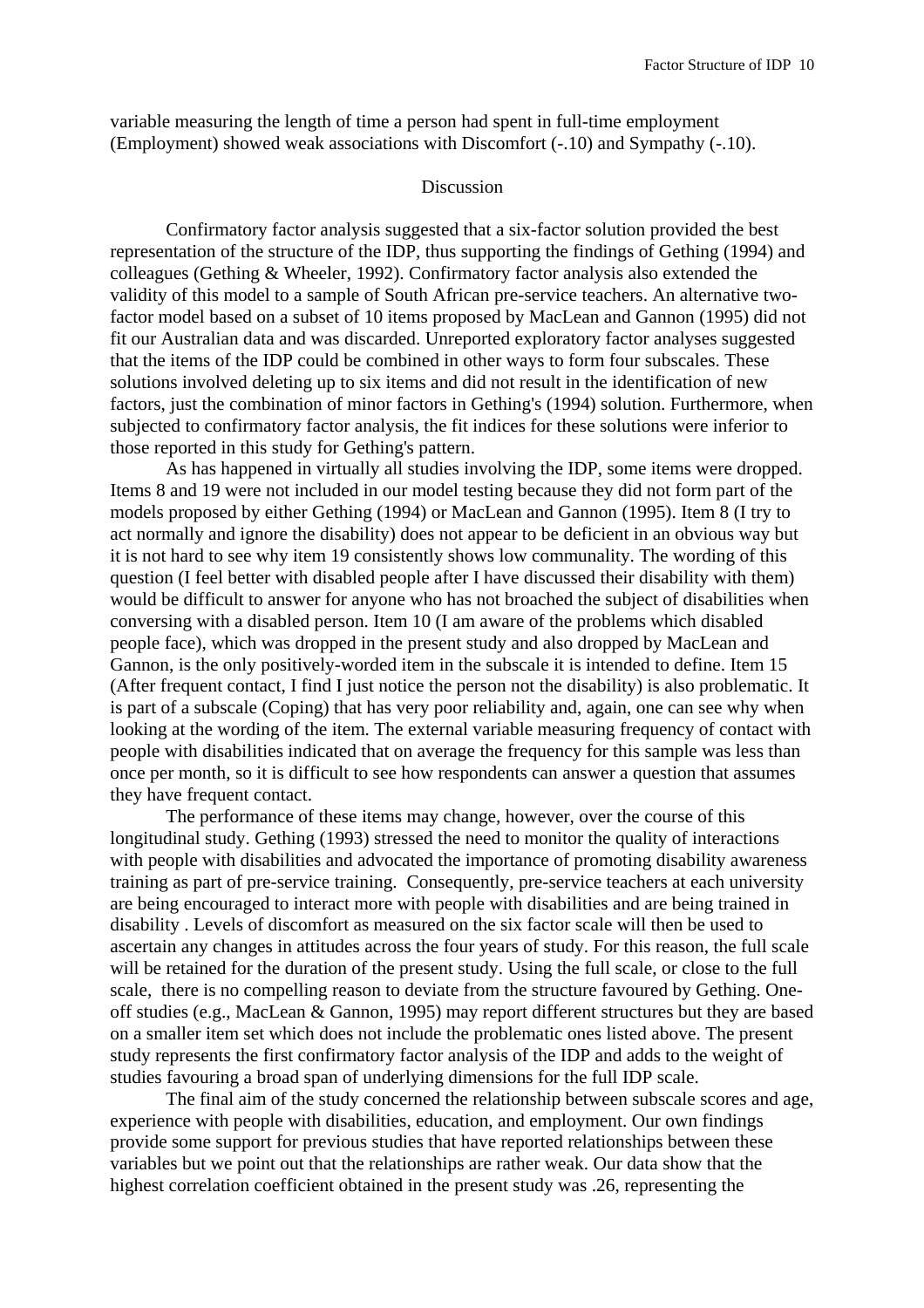relationship between Uncertainty and amount of previous contact. The more contact one has with people with disabilities the more one gets to know about their problems, the more comfortable one feels in their presence, and the less one fears ending up like them. Our data also suggest that females tend to feel more sympathy for people with disabilities than males.

 Compared to previous findings by Gething (1992) and Beckwith and Mathews (1994), there was no association between levels of discomfort reported by pre-service students and their background level of education or years of employment. When considering reasons for the different outcomes, it should be noted that only 2% of the total cohort in the present study had undertaken any compulsory or elective units about people with disabilities. It should also be noted that the effects may be weak in this study because of restriction in range on a number of variables. Most of the sample were under 30 years of age (90%), most were female (79%), most had English as a first language (84%), and most had less than one year of prior full-time employment (74%). With so much restriction on variables such as age, language, gender, and prior employment, it is not really surprising that the relationships are weak in this study. A further point that needs to be made is that some of the effects reported in previous studies, although significant, have been very weak, often involving correlations below .20 (e.g., MacLean & Gannon, 1995, p. 800).

 In conclusion, there is no doubt that more work is required on the IDP to rectify problems relating to item wording and subscale reliability but we are reasonably confident that in its current form, a six-factor solution is the best representation of the underlying structure. We have made some slight modifications in this study but the factors are the same as those identified by Gething (1994). The use of confirmatory factor analysis enabled us to reduce the factorial complexity of items 9 and 12 so that these two items now define only the third factor in Gething's solution. We also relabelled factors two, three, and four to clarify their nature and to achieve unique labels for each of the six factors. The subscales are likely to provide an in-depth view of how perceptions differ among different population groups and how perceptions change in response to training. With the inclusion of a large South African sample in this study, and confirmation that a six-factor measurement model for the IDP is equally valid in South Africa, we are also able to recommend the suitability of the IDP for use in that country.

### References

- Antonak (1982). Psychometric analysis of Attitudes Towards Disabled Persons Scale. Rehabilitation Counseling Bulletin, 23, 169-176.
- Antonak, R. F., & Livney, H. (1988). The measurement of attitudes toward people with disabilities: Methods, psychometrics and scales. Springfield, IO: Charles C. Thomas.
- Arbuckle, J.L. (1997). Amos users' guide: Version 3.6. Chicago, IL: Smallwaters Corporation.
- Beckwith, J. B., & Matthews, J. M. (1994). Measuring comfort in interacting with people with intellectual disabilities. Australian Journal of Psychology, 46, 53-57.
- Browne, M. W., & Cudeck, R. (1993). Alternative ways of assessing model fit. In K. A. Bollen & J. S. Long (Eds.): Testing structural equation models. Sage Publications.
- Gething, L. (1986). International Year of Disabled Persons in Australia: Attitudes and integration. Rehabilitation Literature, 47, 66-70.
- Gething, L. (1991). Generality vs. specificity of attitudes towards people with disabilities. British Journal of Medical Psychology, 64, 55-64.
- Gething, L. (1991a). A report of administration of the Interaction with Disabled Persons Scale. Australian Disability Review, 44, 20-30.